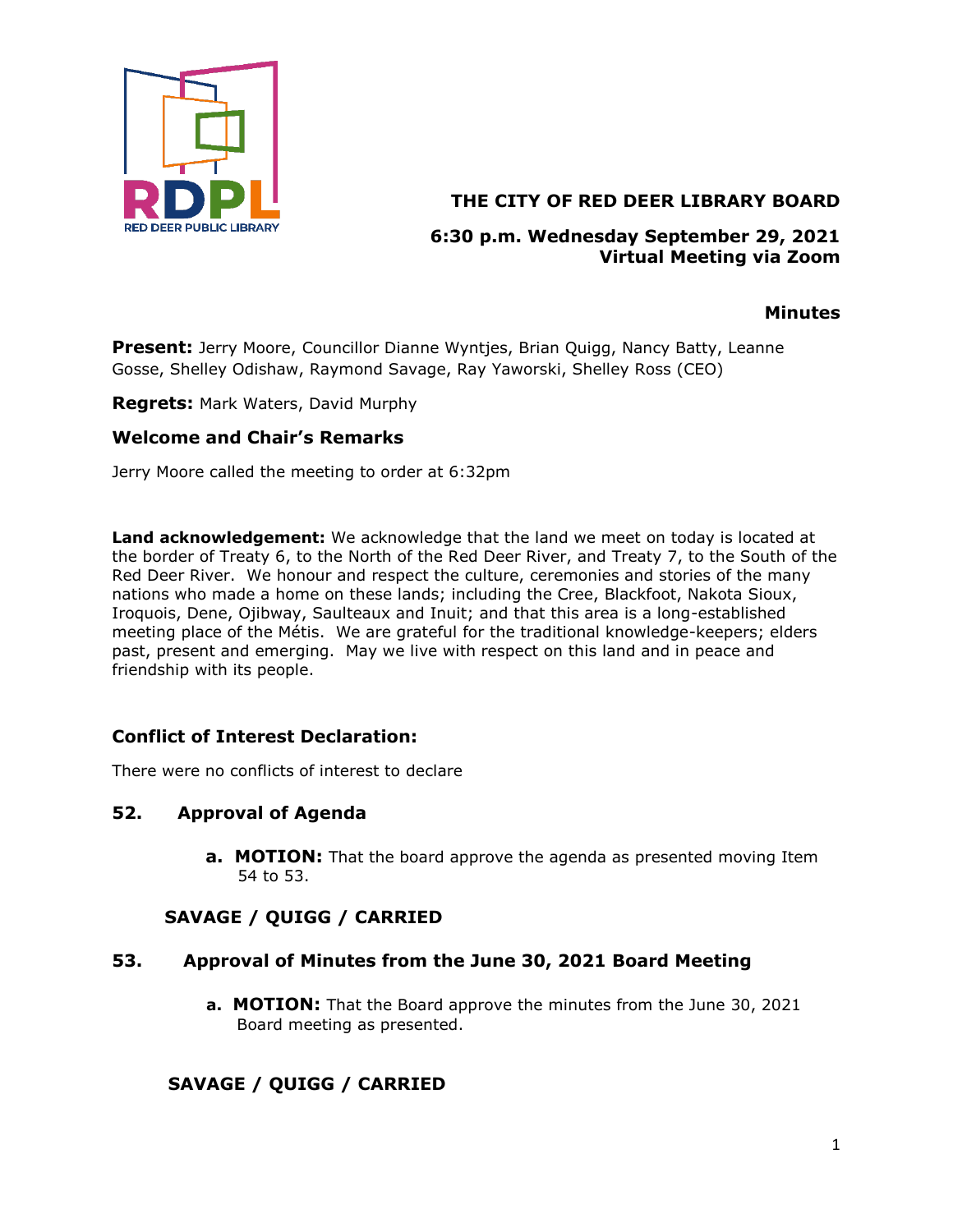### **54. Strategic Discussion and Board Development**

 Dieulita Datus, co-founder of UBUNTU-Mobilizing Central Alberta and champion of Red Deer Reads 2021 winner "The Skin We're In" by Desmond Cole, shared insights on promoting equity, diversity, and inclusion within Central Alberta Communities.

### **55. Report from Planning and Finance Committee**

 **a. MOTION**: That the Board approve the June 2021 Financial Statements as presented.

# **YAWORSKI / BATTY / CARRIED**

**b. MOTION:** That the Board approve the July 2021 Financial Statements as presented.

## **YAWORSKI / BATTY / CARRIED**

 **c. MOTION:** That the Board approve the August 2021 Financial Statements as presented.

# **YAWORSKI / BATTY / CARRIED**

### **56. Report from Personnel and Administration Committee**

**a. MOTION:** That the Board approve the proposed addition of a Non-Union Employee policy (7.2), and associated changes to the Table of Contents, policy 7.1, as well as the use of "staff" to "employee" throughout the Board's Bylaws and Policies document.

## **GOSSE / ODISHAW / CARRIED**

### **b. Discussion of September 30 National Day for Truth and Reconciliation**

Several viewpoints were shared on the Library's future observation of National Day for Truth and Reconciliation. In order to determine whether the Library closes or remains open on that day, learnings from planned activities as well as future union discussions are to be brought forward in subsequent meetings prior to making a decision.